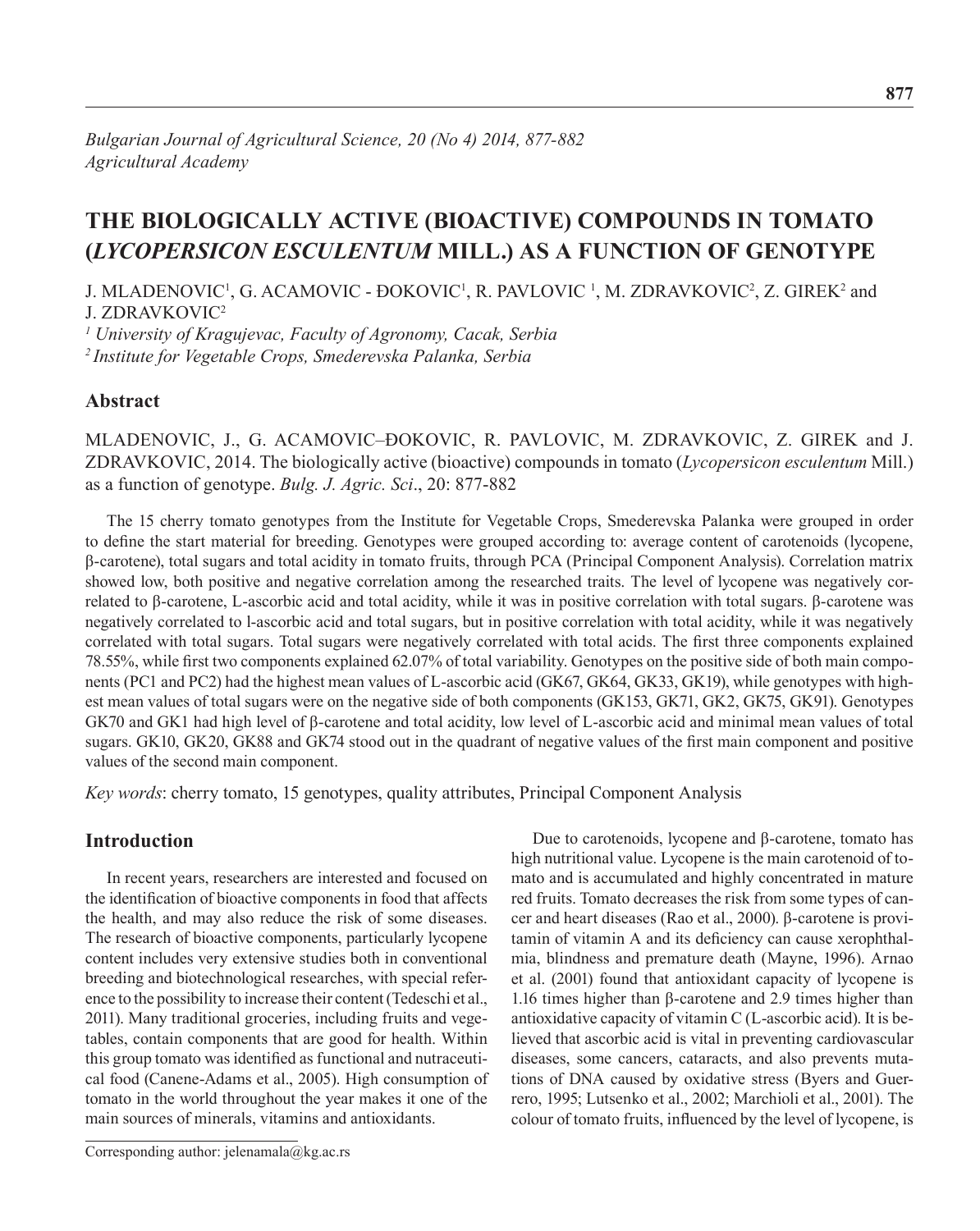significant for fresh consumption (just after the yield) or for storing and transportation. The moment of picking, stability of lycopene and other bioactive components in phases after picking are very important for choosing genotype for selection (Nikbakht et al., 2011, Brashlyanova and Ganeva, 2009). One aspect of the selection (for the higher concentration of biochemical parameters) is including other species of the tomato family in selection, in order to increase the content of bioactive components (Pavicharova et al., 2012)

Divergence in selection material from the morphological point of view, primary determinates type and direction of selection, Glogovac et al. (2010). Divergence of taste components (such as total sugars and total acidity) and related sensory traits are caused by different content and relation of potentially favourable and unfavourable traits of tomato fruit (Krumbein et al., 2004). Selection of the appropriate genotypes for the start of the selection depends largely on the primary identification and grouping of genotypes according to the characteristics relevant to the general and specific objectives of selection of this vegetable (Foolad, 2007). Selection of cherry tomato requires consideration of a number of basic morphological characteristics and chemical composition (Ganeva et al., 2006) on material as divergent as possible, since this type of tomato belongs to delicious one. The main purpose of these researches was to determinate the level of bioactive components (L-ascorbic acid, β-carotene and lycopene) total acidity and total sugars, depending on genotypes of cherry tomato.

# **Material and Method**

#### *Plant material*

The experiment was conducted in the spring cycle of tomato growing in the open field. The investigations included 15 tomato genotypes originating from the collection of cherry tomatoes from the Institute for Vegetable Crops, Smederevska Palanka. During its growing season all standard growing measures have been applied to researched tomato genotypes. For the purposes of this research, fruits were harvested at full maturity, six days from the change of the fruit colour. After the harvest, the samples were analyzed for the content of lycopene, β-carotene, L-ascorbic acid, total acidity and total sugars.

#### *Carotenoid determination*

Tomatoes (the samples) for carotenoid determination were being extracted by 96% ethanol for 24 hours in the process of cold maceration. The solutions have been filtrated after that time and ethanol was removed by a rotary evaporator (Devarot, Elektromedicina, Ljubljana, Slovenija) under a vacuum and was dried at 40°C. The dried extracts were stored in glass bottles at 40 C to prevent oxidative damage until analysis.

Β-carotene and lycopene were determined according to the method of Nagata and Yamashita (1992). The dried ethanolic extract (100 mg) was vigorously shaken with 10 ml of acetone–hexane mixture (4:6) for 1 minute and filtered through Whatman No. 4 filter paper. The absorbance of the filtrate was measured at 453. 505. 645 and 663 nm. Contents of β-carotene and lycopene were calculated according to the following equations:

Lycopene (mg/100 ml) = -0.0458 A<sub>663</sub> + 0.204 A<sub>645</sub> +  $0.372$  A<sub>505</sub> - 0.0806 A<sub>453</sub>; B-carotene (mg/100 ml) = 0.216 A<sub>663</sub> -1.22 A<sub>645</sub> - $0.304$  A<sub>505</sub> + 0.452 A<sub>453</sub>.

The assays were carried out in triplicate; the results were mean values  $\pm$  standard deviations and expressed as milligrams of carotenoid/100 g of fresh tomato.

#### *Ascorbic acid determination*

The ascorbic acid in fresh fruits was measured by titration against 0.21% 2.6-dichlorophenolindophenol dye according to Albrecht (1993), after extraction of 5 g fresh sample in 5% metaphosphoric acid. Three parallel titrations were performed for each sample. For the calculation of L-ascorbic acid content in the tomato, the average values of the volumes of three titrations were taken.

### *Determination of total sugar and titrable acidity (TA) (acidity total)*

Total sugar was measured using an Abbe refractometer (Carl Zeiss, Jena Germany). TA was measured according to AOAC Method 942.15 (AOAC, 1995) and expressed as % citric acid.

#### *Statistical analysis (data analysis)*

Correlative ratio among the traits according to researched genotypes has been determined by applying Pearson matrix at the significance level  $P \leq 0.05$ . The connection of genotypes and traits was done by multi-variation technique of PCA-Principal Component analysis using Statistical software: XLSTAT Version 2012.4.02 Copyright Addinsoft 1995-2012. The analysis was performed according to average values of the researched parameters.

## **Results and Discussion**

Analysis of results of the level of lycopene, β-carotene and L-ascorbic acid (Table 1) in the researched cherry tomato genotypes proved significant differences among genotypes,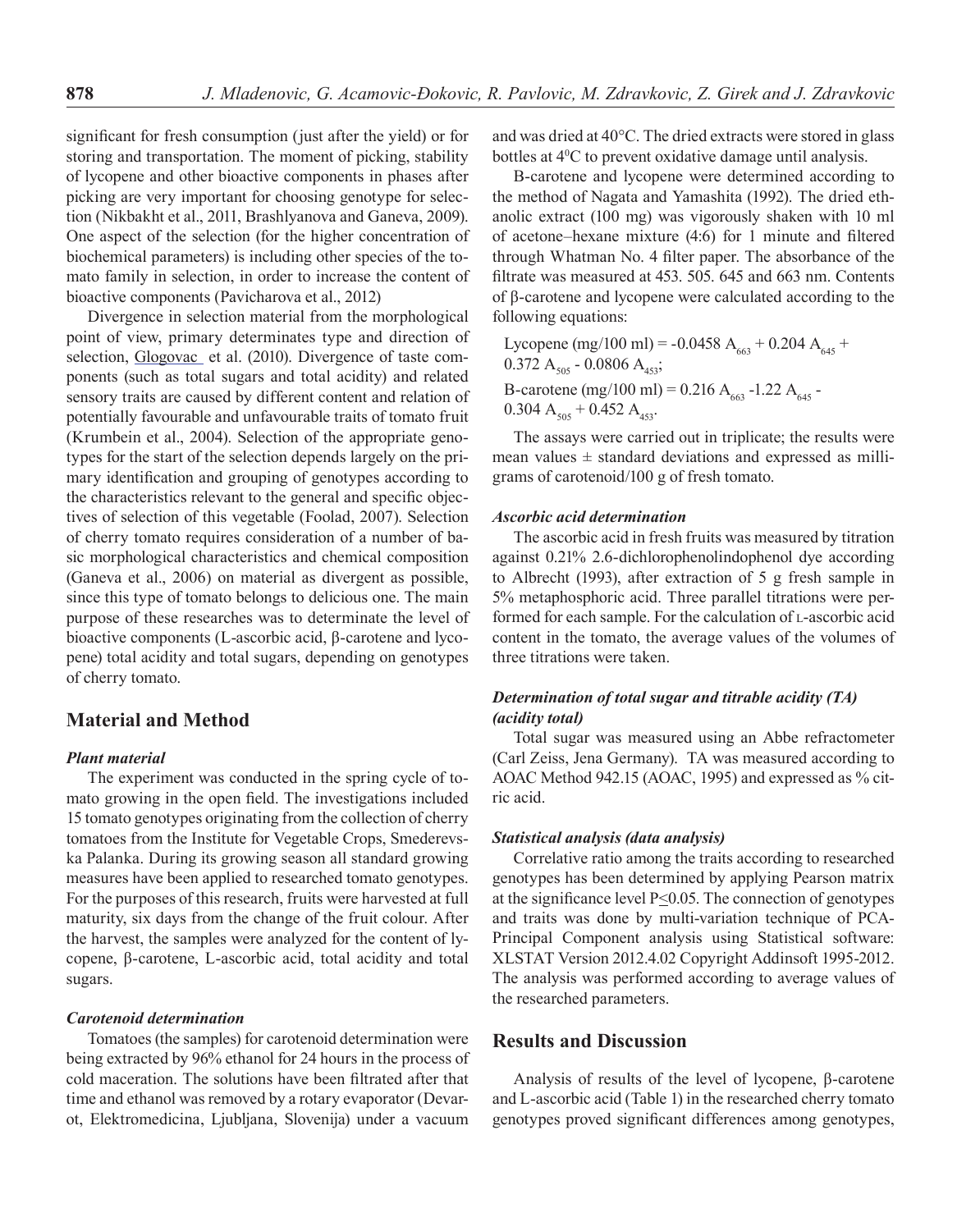which opens the possibilities towards selection of desired level of bioactive components.

Lycopene is a pigment, responsible for the red colour of the mature tomato and its products (Shi et al., 2000). The lowest concentration of lycopene were found in yellow genotypes GK 33 (0.031  $\pm$  0.01 mg/100 g), GK 19 (0.089  $\pm$  0.03 mg/100 g) and GK 1 (0.093  $\pm$  0.02 mg/100 g). A little higher level of lycopene was found in the orange genotypes GK 70 (0.190  $\pm$ 0.05 mg/100 g) and GK 71 (0.298  $\pm$  0.06 mg/100 g). The highest concentration of lycopene, expectedly, was found in red genotypes GK 10 (4.330  $\pm$  0.02 mg/100 g) and GK 20 (3.067  $\pm$  0.02 mg/100 g). The obtained data are in accordance with values obtained by Lenucci et al. 2006. Tomato and its products are important sources of lycopene. The recommended daily doses of lycopene are 25.2 mg, according to Rao et al. (1998). According to this estimation, the usage of 100 g of fresh tomato (for the tested genotypes) gives about 20% of recommended daily lycopene intake.

Concentration of β-carotene is higher than the lycopene concentration in yellow and orange genotypes (decreases in the series GK1, GK19, GK33, GK71 and GK70). Red genotypes vary in β-carotene content from 0.111 mg/100 g in GK10 to 0.845 mg/100 g in GK 20. Holden et al. (1999) found that the average content of β-carotene in fresh tomato was 3.9 mg/kg, while Abushita et al. (2000) found that the β-carotene content was between 2.9 mg kg<sup>-1</sup> to 6.2 mg kg<sup>-1</sup>. It is believed that the differences among the contents depend upon the growing methods and climate conditions (Raffo et al., 2006), but from the traits of the researched tomato genotypes, too.

Large differences in L-ascorbic acid content among genotypes (Table 1) were found. The highest level was found in tomato GK 67A (37.05 mg /100 g), followed by genotypes GK 19, GK 33, GK 20. The lowest level of L-ascorbic acid had tomato GK 91 (13.32 mg /100 g) (Table 1). High divergence of this parameter was found by Saha et al. (2010) among 53 researched genotypes (CV 12-86 mg 100 g). The average value of L-ascorbic acid (26.5 mg /100 g) in the researched cherry tomato genotypes was higher than the average values (20 mg /100 g) obtained by Gould W.A. (1992). This suggests that besides the genotype, the content of L-ascorbic acid and its accumulation is influenced by terms of growing and environment (Dumas et al., 2003).

It was found that the total acidity of the genotypes is in the range of 0.193 g /100 g do 0.493 g /100 g. Gould (1992) found that tomato with 0.35% to 0.55% total acidity content, together with balanced sugar content, has a good potential quality that can make it suitable for proceeding.

Total sugar content in the researched genotypes was from 2.66% (GK1) to 6.38% (GK2) (Table 1). Most of the sugar content, which represents the component of fruit taste, enables the selection of genotypes with higher level of this trait, which is especially interesting in selecting cherry tomato genotypes.

Correlation matrix showed low both positive and negative correlations among the researched traits for genotypes includ-

**Table 1 Variations of the measured compounds content in cherry tomato as a function of genotype**

| Genotype      | Lycopene,<br>mg/100 g | $\beta$ -Carotene,<br>mg $/100$ g | L-ascorbic acid,<br>mg $/100$ g | Total acidity,<br>g/100 g | Total sugars,<br>$\frac{0}{0}$ |
|---------------|-----------------------|-----------------------------------|---------------------------------|---------------------------|--------------------------------|
| GK1 ž         | $0.093 \pm 0.02$      | $4.536 \pm 0.06$                  | $25.16 \pm 0.15$                | $0.490 \pm 0.003$         | $2.66 \pm 0.31$                |
| GK19 ž        | $0.089 \pm 0.03$      | $1.572 \pm 0.04$                  | $34.04 \pm 0.27$                | $0.276 \pm 0.001$         | $3.70 \pm 0.19$                |
| GK20c         | $3.067 \pm 0.02$      | $0.845 \pm 0.05$                  | $31.08 \pm 0.12$                | $0.368 \pm 0.002$         | $3.99 \pm 0.15$                |
| $GK33\ \zeta$ | $0.031 \pm 0.01$      | $0.673 \pm 0.03$                  | $34.04 \pm 0.18$                | $0.456 \pm 0.003$         | $4.00 \pm 0.25$                |
| GK 67Ac       | $2.375 \pm 0.01$      | $0.333 \pm 0.06$                  | $37.05 \pm 0.09$                | $0.394 \pm 0.003$         | $4.13 \pm 0.54$                |
| GK74 c        | $2.072 \pm 0.05$      | $0.392 \pm 0.04$                  | $21.83 \pm 0.31$                | $0.292 \pm 0.002$         | $3.49 \pm 0.17$                |
| GK75c         | $0.513 \pm 0.07$      | $0.154 \pm 0.07$                  | $24.15 \pm 0.20$                | $0.193 \pm 0.007$         | $6.31 \pm 0.33$                |
| GK10c         | $4.330 \pm 0.02$      | $0.111 \pm 0.05$                  | $26.37 \pm 0.14$                | $0.223 \pm 0.002$         | $3.28 \pm 0.17$                |
| GK64c         | $2.451 \pm 0.02$      | $0.177 \pm 0.02$                  | $30.11 \pm 0.16$                | $0.493 \pm 0.003$         | $4.18 \pm 0.42$                |
| GK88 c        | $2.015 \pm 0.03$      | $0.051 \pm 0.05$                  | $28.43 \pm 0.42$                | $0.309 \pm 0.002$         | $3.60 \pm 0.68$                |
| GK153 c       | $1.782 \pm 0.05$      | $0.346 \pm 0.03$                  | $26.76 \pm 0.10$                | $0.448 \pm 0.001$         | $6.04 \pm 0.15$                |
| GK2c          | $2.911 \pm 0.01$      | $0.803 \pm 0.02$                  | $19.24 \pm 0.36$                | $0.263 \pm 0.004$         | $6.38 \pm 0.26$                |
| GK71n         | $0.298 \pm 0.06$      | $0.937 \pm 0.04$                  | $26.64 \pm 0.07$                | $0.267 \pm 0.001$         | $5.85 \pm 0.19$                |
| GK91c         | $1.962 \pm 0.06$      | $0.516 \pm 0.04$                  | $13.32 \pm 0.55$                | $0.389 \pm 0.001$         | $5.59 \pm 0.21$                |
| GK70n         | $0.190 \pm 0.05$      | $0.893 \pm 0.02$                  | $20.25 \pm 0.28$                | $0.403 \pm 0.002$         | $2.73 \pm 0.36$                |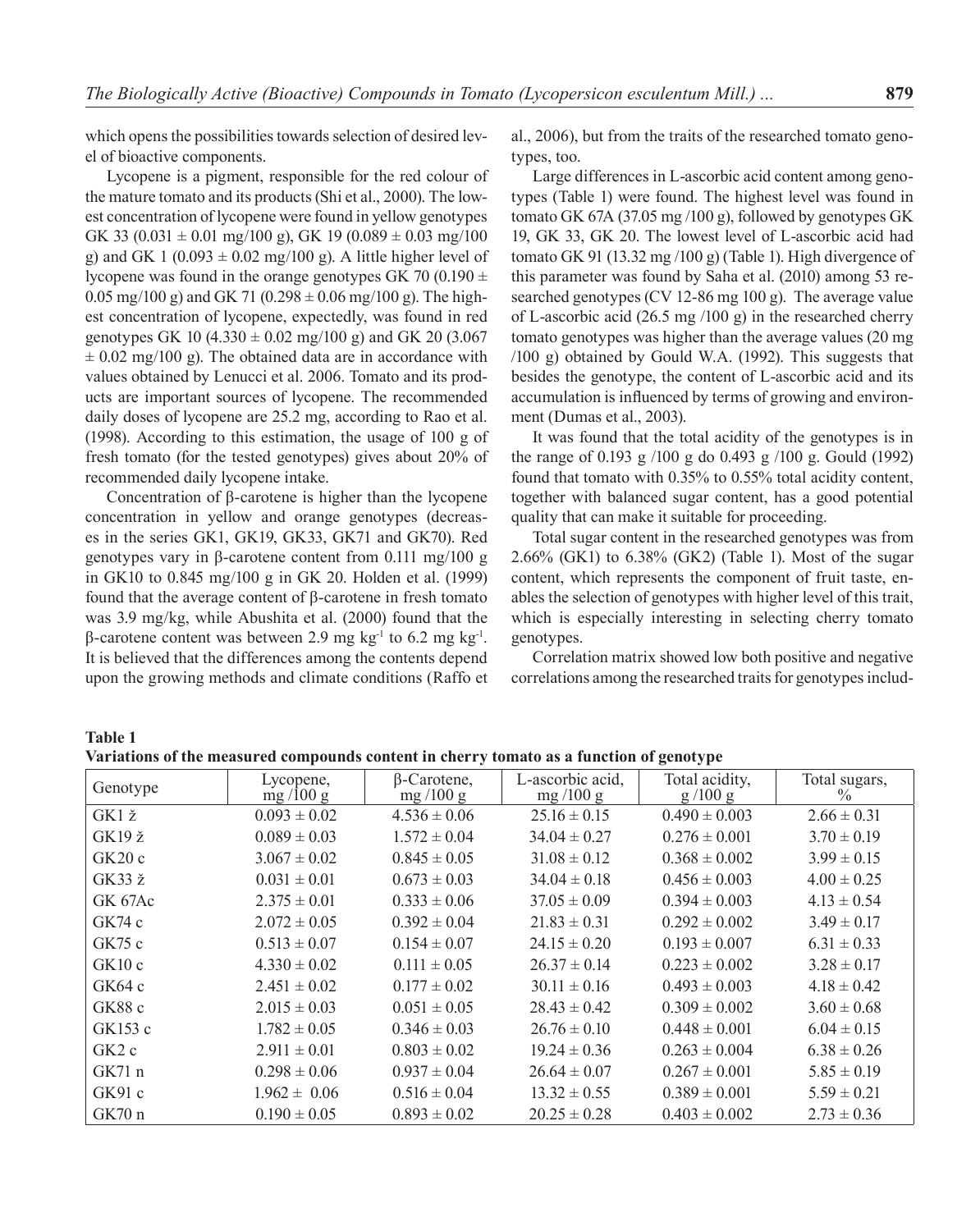ed in the analysis. The level of lycopene is negatively correlated to β-carotene, L-ascorbic acid and total acidity content but in positive correlation with total sugars. Β-carotene is negatively correlated to L-ascorbic acid and total sugars, but it is positively correlated with total acidity. L-ascorbic acid correlates positively with total acidity but is in a negative correlation with total sugars. Total sugars correlate negatively with total acidity (Table 2).

Saha et al. (2010) found significant correlations ( $p$ <0.05. 0.01) among pericarp thickness and lycopene - 0.52 (medium strong and negative correlation), while in our research medium strong and negative correlation of lycopene and β carotene (-0.46) was found. Selection programmes that rely on colour and taste are very useful in selecting cherry tomato and tomato for industrial proceeding (Pevicharova and Ganeva, 2004). Correlative relations among these traits are very significant for directions of the breeding process.

Results in Table 3 proved that first three components explain 78.55%, while first three components explain 62.07% of total variability. If the data was to be presented on only one axis (PC1) we would be able to see even 38.86% of total variability of the obtained results.

Figure 1 shows correlation circle of first two components. L-ascorbic acid and total acidity were at the same quadrant of the circle, so it can be concluded that they were positively correlated. Traits: L-ascorbic acid and lycopene, lycopene and total sugars, as well as L-ascorbic acid and β-carotene were placed opposite each other, so it can be concluded that among these traits there was no significant correlation.

Total acidity content is near PC2 axis and it is the closest to the centre of the correlation circle. Two main components (PC1 and PC3) carry information regarding this trait (Table 4) and according to this correlation circle it is impossible to explain this trait.

Bold-marked values represent the highest value of cosine squared for certain trait and their connection with certain factors. The first main component was influenced by four of five observed traits. Our results cannot be directly compared to Saha et al*.* (2010), since the researched traits and their share in variation were different, while 66% of variations were for five main components. The second main component was influenced by L-ascorbic acid.

These results were helpful in interpreting the next graph. Genotypes on the positive side of both components (PC1 and PC2) had the highest middle values of L-ascorbic acid (GK67, GK64, GK33, GK19), while genotypes with higher middle values of total sugars were on the negative side of both main components (GK153, GK71, GK2, GK75, GK91). Genotypes GK70 and GK1 had high content of β-carotene and total acidity, low L-ascorbic acid and minimal middle values of total sugars. GK10, GK20, GK88 and GK74 stood out in the quadrant of negative values of the first principal component and the positive values of the other major components. These genotypes had high values of lycopene and low values of total sugars (Figure 2). De Nardo et al. (2009) compared two methods for determination of the level of lycopene by applying PCA multivariation technique and came up with the similar genotype grouping as presented in our research. Results of the analysis for this multivariation model depend on the number of traits and the way the assays were carried out. Lavelli et al. (2001) found that the first 3 components (78%) were responsible for total variance of the samples, where 60% were within the first component while 18% were in the second.

Since PC1 component is characterised with four traits (lycopene, β-carotene, total sugars and total acids), the selection process begun with genotypes grouped around these traits. The research of 15 genotypes of cherry tomato proved that the progeny will have the desired traits.

If the selection process goes toward increase of l-ascorbic acid, genotypes GK64, GK67 and maybe GK20 will be chosen. We must have in mind that *total sugar* trait correlates positively and low with the level of lycopene. On the other hand, it correlates medium low and negatively with level of: β-carotene, l-ascorbic acid and total acids (Table 2).

Genotypes (GK2, GK75 GK, 71, GK91 and GK153), grouped around trait in the lower left quadrant of the coordinate system, point to the genotypes with high level of sugar, which is very important for cherry tomato. For β-carotene content, however, we will select GK1 and for lycopene GK10 (Figure 2).

**Table 2**

| <b>Pearson correlation matrix of tomato characteristics</b> |  |
|-------------------------------------------------------------|--|
|-------------------------------------------------------------|--|

| 1 vai 9011 volti viavioli maavi 12 ol tomiato viiti avtvi 19tro |          |            |                 |               |              |  |
|-----------------------------------------------------------------|----------|------------|-----------------|---------------|--------------|--|
| Variables                                                       | Lycopene | β-Carotene | L-ascorbic acid | Total acidity | Total sugars |  |
| Lycopene                                                        |          |            |                 |               |              |  |
| $\beta$ -Carotene                                               | $-0.46$  |            |                 |               |              |  |
| L-ascorbic acid                                                 | $-0.07$  | $-0.02$    |                 |               |              |  |
| Total acidity                                                   | $-0.19$  | 0.35       | 0.17            |               |              |  |
| Total sugars                                                    | 0.05     | $-0.36$    | $-0.28$         | $-0.30$       |              |  |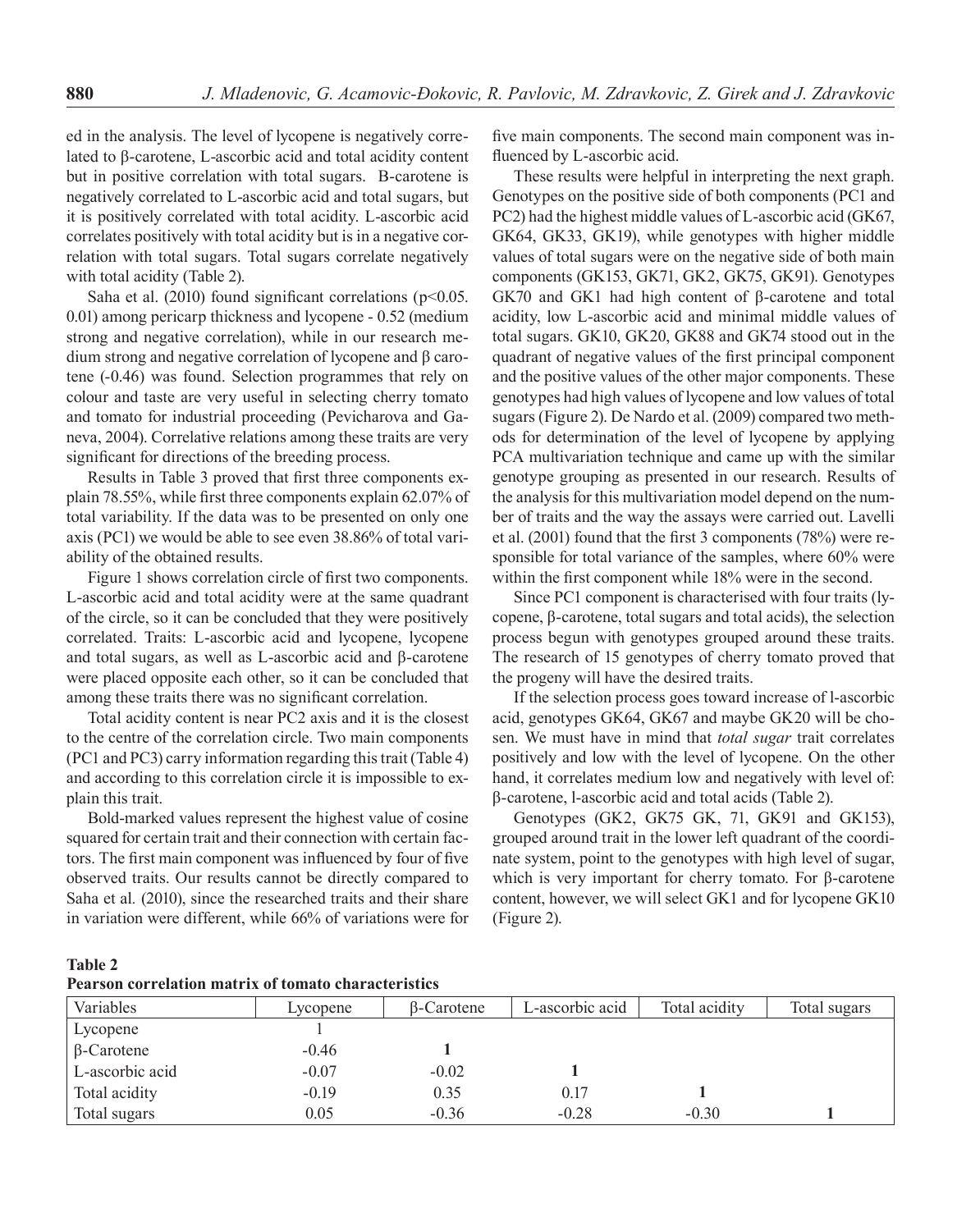| Table 3<br><b>Eigenvalues of 5 principle components</b> |             |                        |               |  |  |
|---------------------------------------------------------|-------------|------------------------|---------------|--|--|
| PC                                                      | Eigenvalues | Percent of<br>variance | Cumulative, % |  |  |
|                                                         | 1.94        | 38.86                  | 38.86         |  |  |
| $\overline{c}$                                          | 1.16        | 23.21                  | 62.07         |  |  |
| 3                                                       | 0.82        | 16.48                  | 78.55         |  |  |
| 4                                                       | 0.70        | 13.92                  | 92.47         |  |  |
| 5                                                       | 0.38        | 7.54                   | 100.00        |  |  |



**Fig. 1. Correlation circle (axes PC1 and PC2)**

Results of this analysis can help making a new plan of selection of cherry tomato. Relationships of traits and their correlation as well as genotypes carrying desired traits could be a start material for further selection of cherry type tomato.

#### *Acknowledgements*

Financial support for this research was given by Ministry of education science and technological development trough grant TR31059. "Integrating Biotechnology Approach in Breeding Vegetable Crops for Sustainable Agricultural Systems"2010-2014.

# **References**

- **Abushita, A. A., H. G. Daood, and P. A. Biacs,** 2000.Change in carotenoids and antioxidant vitamins in tomato as a function of varietal and technological factors. *J. Agr. Food. Chem*., **48**: 2075–2081.
- **Albrecht, J. A.,** 1993. Ascorbic acid and retention in lettuce. *J. Food. Qual.,* **16**: 311–316.

**Table 4 Squared cosines of the observed traits:**

| Trait             | Principal component |      |                 |                 |                 |  |
|-------------------|---------------------|------|-----------------|-----------------|-----------------|--|
|                   | PC <sub>1</sub>     | PC2  | PC <sub>3</sub> | PC <sub>4</sub> | PC <sub>5</sub> |  |
| Lycopene          | 0.34                | 0.29 | 0.29            | 0.00            | 0.09            |  |
| $\beta$ -Carotene | 0.61                | 0.15 | 0.02            | 0.04            | 0.18            |  |
| L-ascorbic acid   | 0.12                | 0.52 | 0.33            | 0.00            | 0.04            |  |
| Total acidity     | 0.46                | 0.01 | 0.05            | 0.47            | 0.00            |  |
| Total sugars      | 0.42                | 0.19 | 0.13            | 0.18            | 0.08            |  |



**first and second principle component**

- **AOAC,** 1995. Official methods of analysis (**16** ed.). Washington, DC: Association of Official Analytical Chemists.
- **Arnao, M. B., A. Cano and M. Acosta,** 2001. The hydrophilic and lipophilic contribution to total antioxidant activity. *Food. Chem*., **73**: 239–244.
- **Brashlyanova, B. and D. Ganeva,** 2009. Color parameters during gold storage and ripening of tomatoes. *Acta Hortic*., **830**: 345–348.
- **Byers, T. and N. Guerrero,** 1995. Epidemiologic evidence for vitamin C and vitamin E in cancer prevention. *Am. J. Clin. Nutr*., **62**: 1385S–1392S.
- **Canene-Adams, K., J. K. Campbell, S. Zaripheh, E. H. Jeffery and J. W. Erdman,** 2000. The tomato as a functional food. *J. Nutr.,* **135**: 1226–1230.
- **De Nardo Th., C. Shiroma-Kian, Y. Halim, D. Francis and L. Rodriguez-Saona,** 2009. Rapid and Simultaneous Determination of Lycopene and β-Carotene Contents in Tomato Juice by Infrared Spectroscopy. *J. Agric. Food Chem.,* **57** (4): 1105–1112.
- **Dumas, Y., M. Dadomo, G. D. Lucca and P. Grolier,** 2003. Effects of environmental factors and agricultural techniques on antioxidant content of tomatoes. *J. Sci. Food. Agr*., **83**: 369–382.